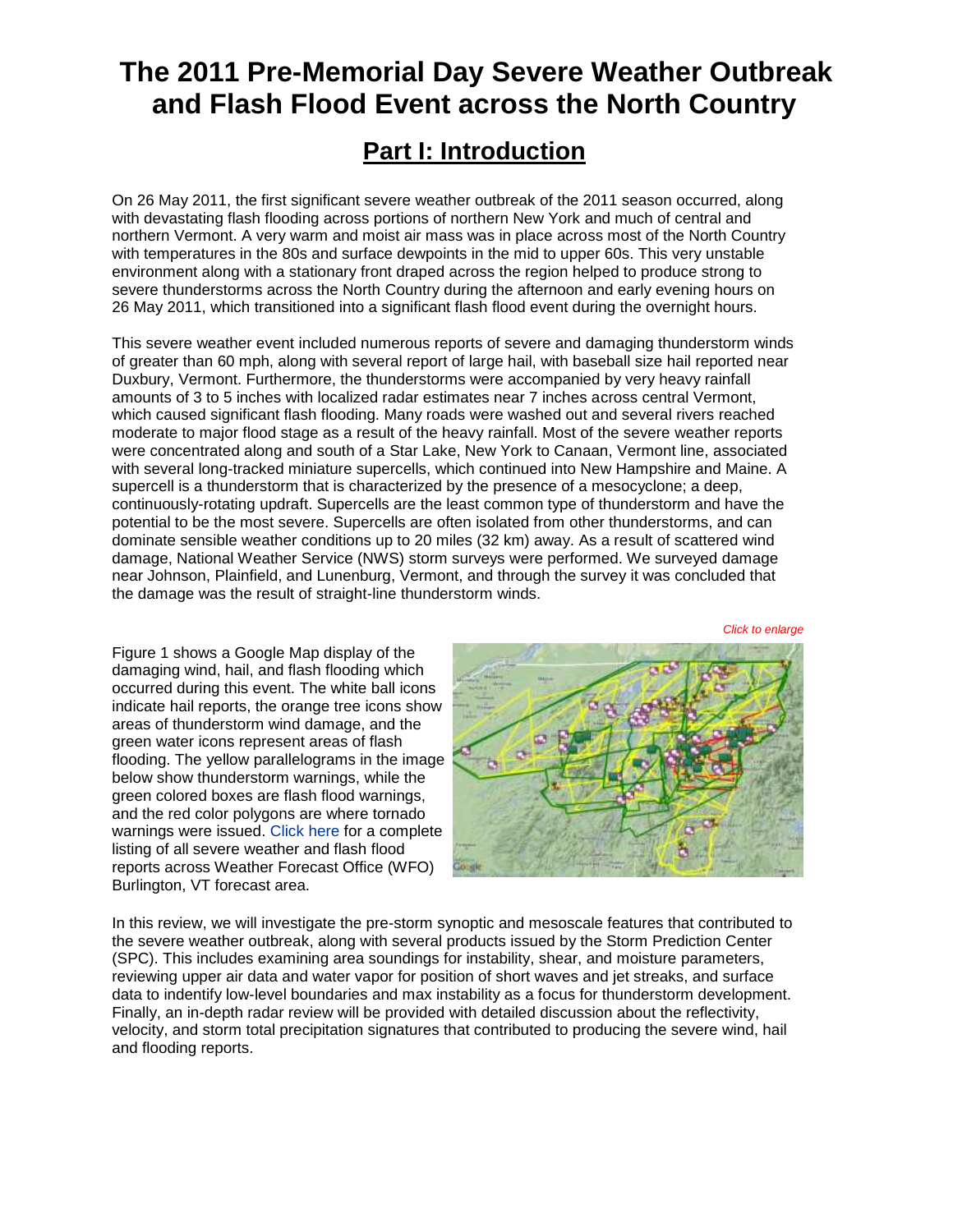## **Storm Prediction Center Products (Day 1 Outlook, Probability of Tornados, and Mesoscale Discussions)**

From Figure 2 you can see the SPC Day 1 Outlook had the Champlain Valley and all of Vermont highlighted in slight risk for severe thunderstorms. [Click here](http://www.weather.gov/media/btv/events/26May2011/SlightRisk12z.pdf) for the Day 1 text product issued by SPC. From SPC a slight risk implies well-organized severe thunderstorms are expected, but in small numbers and/or low coverage.

Depending on the size of the area, approximately 5-25 reports of 1 inch or larger hail, and/or 5-25 wind events, and/or 1-5 tornadoes would be possible. Also, [click here](http://www.weather.gov/media/btv/events/26May2011/day1otlk_v_20110526_1630.gif) to see how well the Storm Prediction Center did in the forecasting of



slight risk across the eastern United States versus actual reports of severe weather.

Meanwhile, Figure 3 shows the probabilistic forecast of severe thunderstorms producing tornadoes within 25 miles of a given point during the outlook period. A portion of northeastern New York and Western Vermont had a greater than 10% probability, which is relatively rare for the local area. On occasion we will see probabilistic forecasts of 30 or 45% chances of large hail or damaging thunderstorm winds across our forecast area.

The combination of a well defined surface boundary and very favorable turning of the winds in the middle to upper levels of the atmosphere,

created conditions favorable for supercell thunderstorms capable of producing isolated tornadoes. [Click here](http://www.weather.gov/media/btv/events/26May2011/MESOSCALE_DISCUSSION_0982.pdf) to view the meso-discussion issued by the SPC and the associated tornado watch box information graphic [here.](http://www.weather.gov/media/btv/events/26May2011/mcd0982.gif)

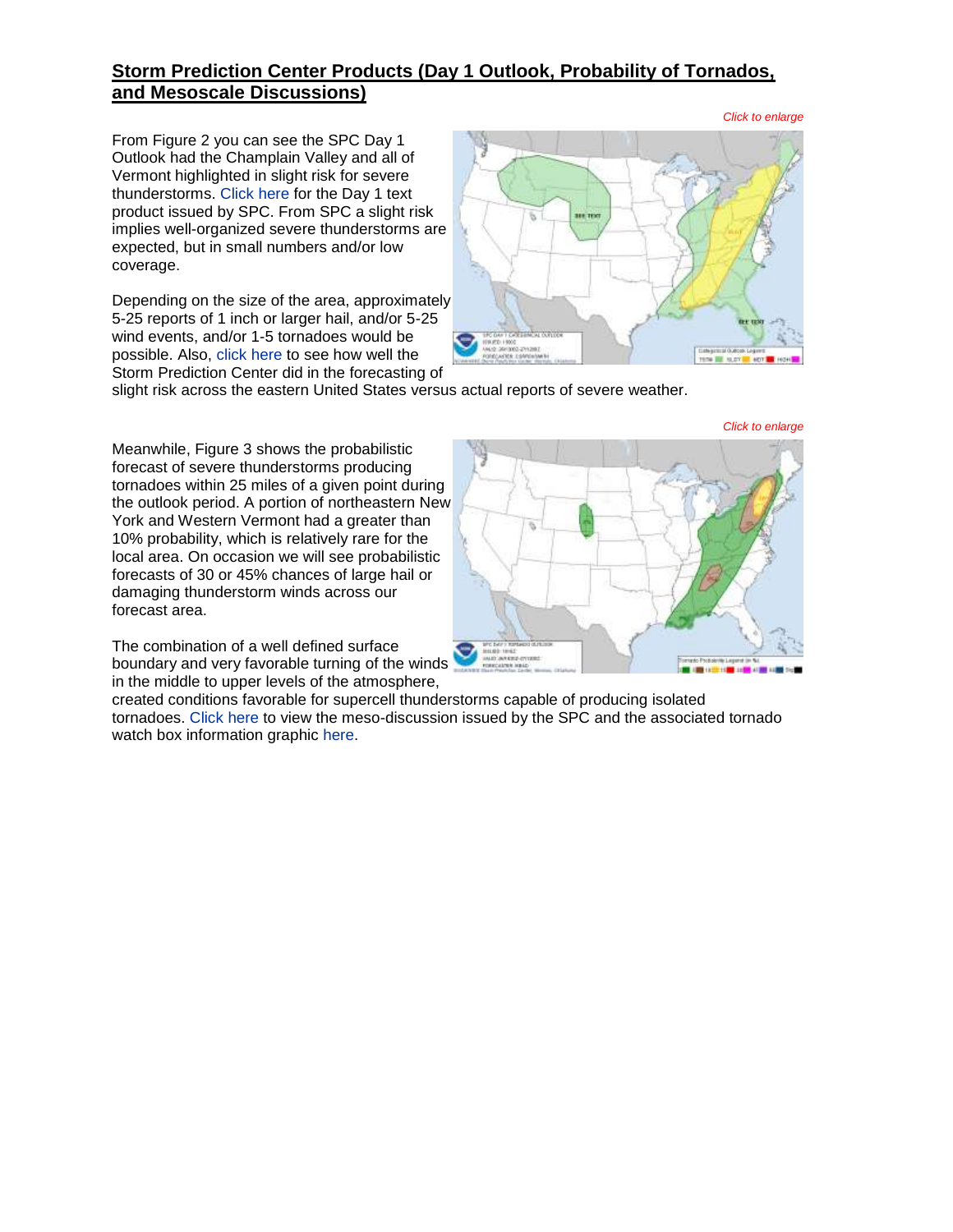# **Part II: Pre Storm Environment**

*Click to enlarge*

Figure 4 shows an eastern United States water vapor loop from 1640 UTC (Universal Time Constant: i.e., EDT plus 4 hours) to 2310 UTC on 26 May 2011, along with 500 hPa (20,000 feet above the ground level) heights (blue lines), wind speeds 50 knots or greater at 500 hPa (yellow lines), and 5 minute lightning (red).

This shows a strong short wave trough across the western Great Lakes and northern Mississippi River Valley, along with a right rear quadrant of a 500 hPa jet streak across western New York. These two features and associated cool pool aloft helped enhance upper level



divergence and aided in the vertical development of thunderstorms. The closed height contours over the western Great Lakes into the Mississippi Valley, suggests very strong jet stream winds aloft, helping to promote strong updrafts for long-lived thunderstorms.

## **Upper Air Analysis**

In this section we will discuss the pre-storm upper air conditions, which helped to produce severe weather across the Weather Forecast Office Burlington county warning area (CWA). A strong 130 to 150 knot anticyclonic curved 250hPa was lifting across eastern Canada and placing our region in a very favorable region of upper level divergence, which promoted deep thunderstorm convection.

Figure 5 shows the 250hPa (35,000 feet above the ground level) upper air analysis on 27 May 2011 at 00 UTC. Isotachs are lines of equal wind speeds (blue contours). Also shown are

# K Klank 7 100 to 150 knot right rear quadrant of **NPA jet lifting across eastern Can** a of enhanced

streamlines (black lines) and temperatures (red numbers in station plots).

Figure 6 shows the 850hPa (~4,500 feet above the ground level) upper air analysis on 27 May 2011 at 00 UTC. This upper air analysis shows a strong boundary approaching northern New York, with a strong low-level jet of 30 to 40 knots ahead of this boundary.

This 850hPa jet helped to aid in low level moisture advection and transport of a very humid and warm air mass north into our region, along the approaching boundary. These features combined with the 250hPa divergence, helped produce an environment favorable for severe thunderstorms and very heavy rainfall.



*Click to enlarge*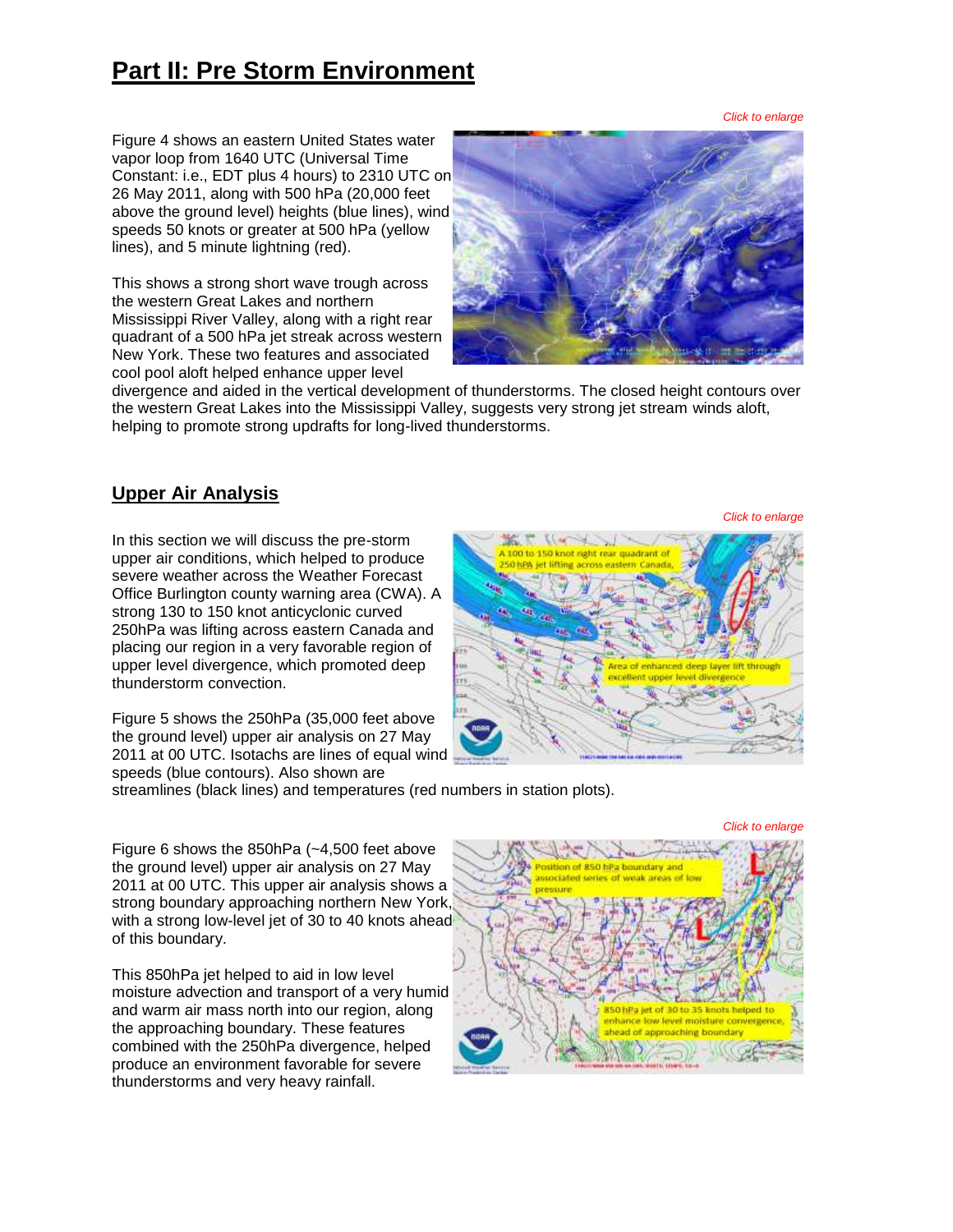## **Sounding Data**

The 00 UTC May 27th rawinsonde observation at Albany, NY (Figure 7) shows high instability, and moderate deep-layer shear, due to the placement of the strong low to mid-level winds across central New York into southern Canada(as shown in the previous section). The combination of surface temperatures in the lower 80s and dewpoints in the mid to upper 60s created surface-based convective available potential energy (CAPE) values of 2403 J/kg, with a lifted index (LI) of -8C (Celsius). CAPE values greater than 1500 J/kg, suggest a moderately unstable environment, favorable for thunderstorm development. The large CAPE profile and very



high equilibrium levels indicated thunderstorm tops would extend to 35,000 to 45,000 feet into the atmosphere, and be capable of producing severe winds or large hail, along with very heavy rainfall. The equilibrium level is the level at which the rising parcel equals the actual air temperature at that given height, and results in the rising parcel now becoming stable; it no longer accelerates upward.

In addition, the Albany sounding showed surface to 1km shear of 27 knots. This shear was a result of the approaching boundary and the embedded low level jet. Thunderstorms tend to become more organized and persistent as vertical shear increases. Supercells and organized convection, such as squall lines and derechos are commonly associated with vertical shear values of 35-40 knots and greater through this depth, which was present across our region due to the jet stream winds aloft. Finally, the 00 UTC Albany sounding showed a precipitable water value of 1.45 inches, which suggests the potential for thunderstorms to produce very heavy rainfall. Precipitable water is the depth of the amount of water in a column of the atmosphere if all the water in that column were precipitated as rain. Values greater than 1.2 inches, suggests a greater potential for heavy rainfall, especially during the summertime.

#### **Severe Weather Parameters**

Figure 8 shows the 19 UTC RUC (Rapid Update Cycle) CAPE values across the North Country on 26 May 2011. The yellow color-filled image below indicates CAPE values greater than 2000 J/kg and suggests moderate instability.

The RUC analysis indicated a maximum area of CAPE; across the northern Adirondacks into central and southern Vermont, with values between 2000 J/kg and 3000 J/kg. The potential instability was contributed to by insolational heating (surface temperatures in 80s), and surface dewpoint values in the mid to upper 60s, while southerly winds were 10 to 20 mph.



*Click to enlarge*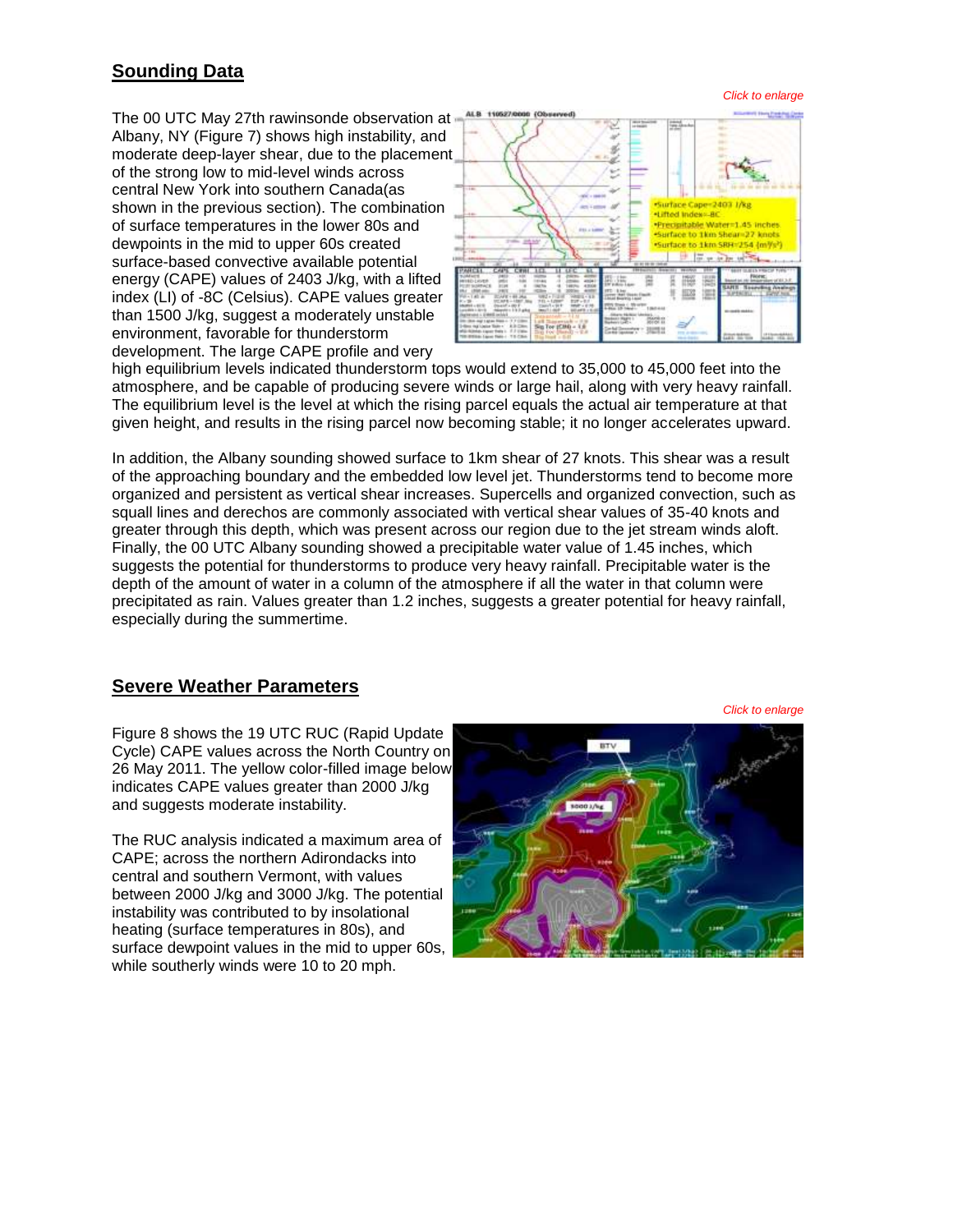*Click to enlarge*

The surface to 3 km bulk shear (Figure 9) from the RUC at 19 UTC on 26 May 2011 revealed an area of increasing shear approaching the region from the west across the Saint Lawrence Valley. The analysis showed values between 50 and 60 knots (pink color fill in Figure 9) across northern New York at 19 UTC.

These strong values support organized and persistent thunderstorms, with a greater potential for supercells, capable of producing large hail and damaging winds. This increased shear was a result of the approaching mid/upper level trough and associated embedded mid to upper level jet streak, which was highlighted in the 12 UTC upper air data.



**Precipitable Water**

Figure 10 shows the RUC 40-km precipitable water values across the northeast United States at 18 UTC on 26 May 2011. This analysis shows values between 1.5" and 1.8" pooling ahead of a surface boundary approaching the Saint Lawrence Valley, and provides an excellent indicator that thunderstorms would have the potential to produce very heavy downpours.

The deep southerly flow ahead of the approaching surface feature and mid/upper level trough helped to transport this very moist/humid air mass into our region. As a result, thunderstorms developed, which produced hourly



rainfall rates of 1 to 2 inches across the region, and caused significant flash flooding.

## **Part III: Radar Analysis**

In this next section we will discuss in-depth radar signatures and provide analysis for several storms, which produced significant wind damage and large hail across the region. In addition, we will examine closely the strong rotating supercells across eastern Vermont and try to explain why no tornados were produced. Other areas we will examine are the straight-line wind damage from Johnson to Island Pond Vermont, and the baseball size hail in South Duxbury, Vermont. We will first show the northeast radar mosaic (figure 11 below) of the widespread areal coverage and intensity of the storms, followed by a detailed examination of individual storms, with reflectivity and velocity cross-sections, vertical integrated liquid (VIL), and low-level plain view storm relative velocity displays.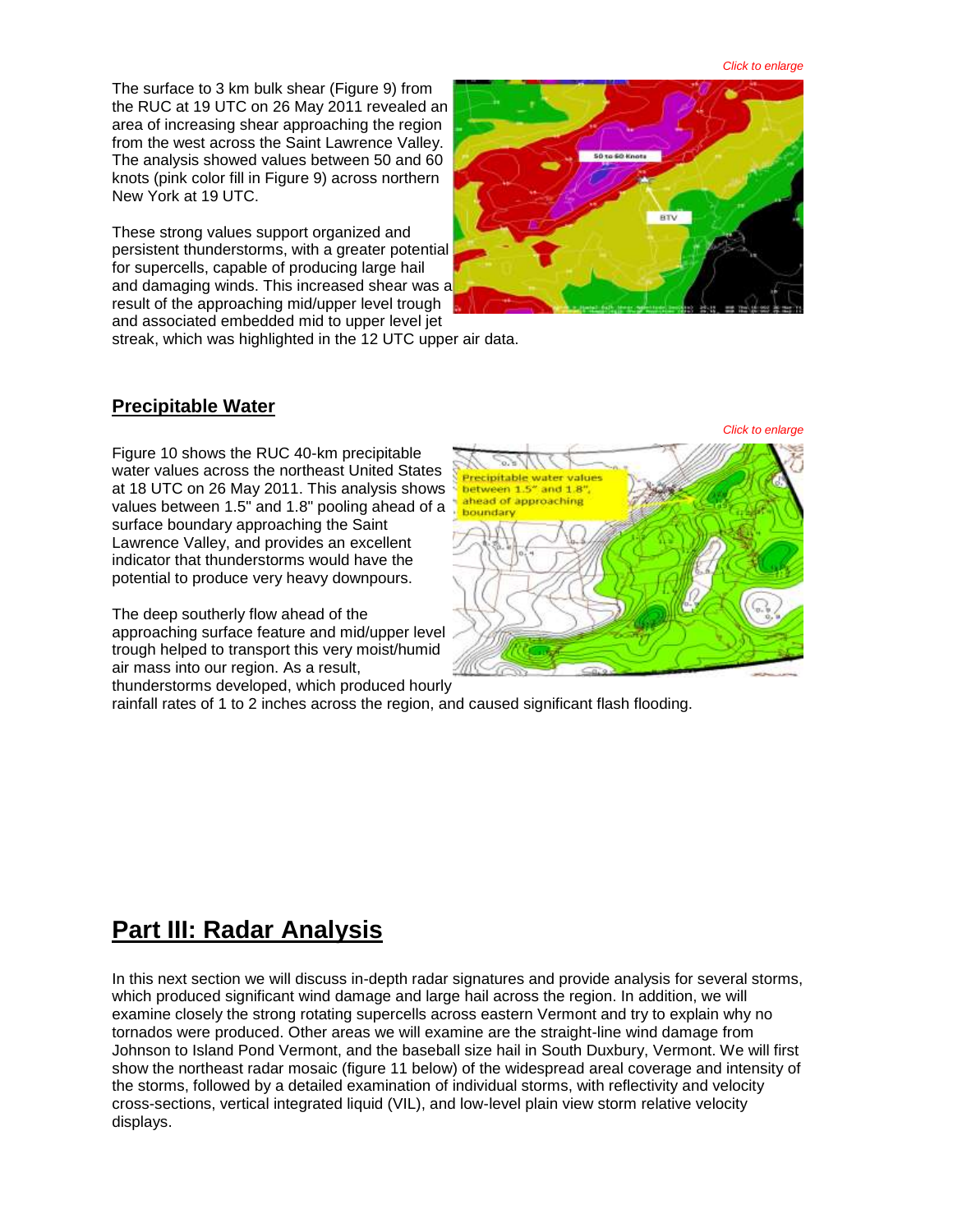#### **Radar Mosaic Overview**

*Click to enlarge*

Figure 11 is a Northeast regional composite reflectivity mosaic from 1806 UTC to 2354 UTC on 26 May 2011, along with surface observations plotted in white. This loop shows the widespread areal coverage and intensity of the storms from eastern Lake Ontario into much of northern New York and Vermont during this severe weather outbreak.

In addition, the radar loop shows multiple longtracked supercell thunderstorms across the region, several of which affected the WFO BTV forecast area. The brighter yellows, reds, and purple colors in the radar loop indicate very



strong thunderstorms with intense rainfall rates, along with the capability of producing severe hail.

## **Caledonia/Orange Counties (Straight Line Wind)**

The first storm we will examine will be the central and southern Caledonia County supercell, which was very well organized with some low-level rotation. However, a NWS storm survey showed no tornado developed, only straight-line wind damage occurred. Given the 60 to 70 mile distance from the radar, and the lowest two elevation scans being blocked by the Green Mountains, data quality in the lowest several elevation scans is very limited. This makes storm interrogation very difficult across eastern Vermont and parts of the Northeast Kingdom.

Figure 12 shows the KCXX 0.9° storm relative velocity at 2349 UTC on 26 May 2011, with the Doppler radar tornado vortex signature indicated by a white triangle. The radar indicated a broad cyclonic (counter-clockwise) circulation with inbound velocities of 30 to 40 knots and outbound winds of 25 to 35 knots.

The TVS was indicating low level delta velocities (LLDV) of 50 knots and mid level delta velocities (MDV) of 56 knots at this time, which is relative strong. As the distance from the radar increases, the beam spreads out, making tight low level couplet circulations difficult to detect, and much broader than they may appear in reality.

winds of 25 to 35 kg

*Click to enlarge*

*Click to enlarge*

In addition, to a strong rotational signature, the storm near Passumpsic, Vermont also had a "kidney bean" like reflectivity structure. Figure 13 shows this signature very well, which represents good storm organization, and the potential for the storm to produce a tornado.

However, based on a damage survey, only straight-line damaging winds occurred from eastern Washington County into extreme southern Essex County, Vermont with this supercell. The brighter red and purple cores show a very intense storm core, which produced

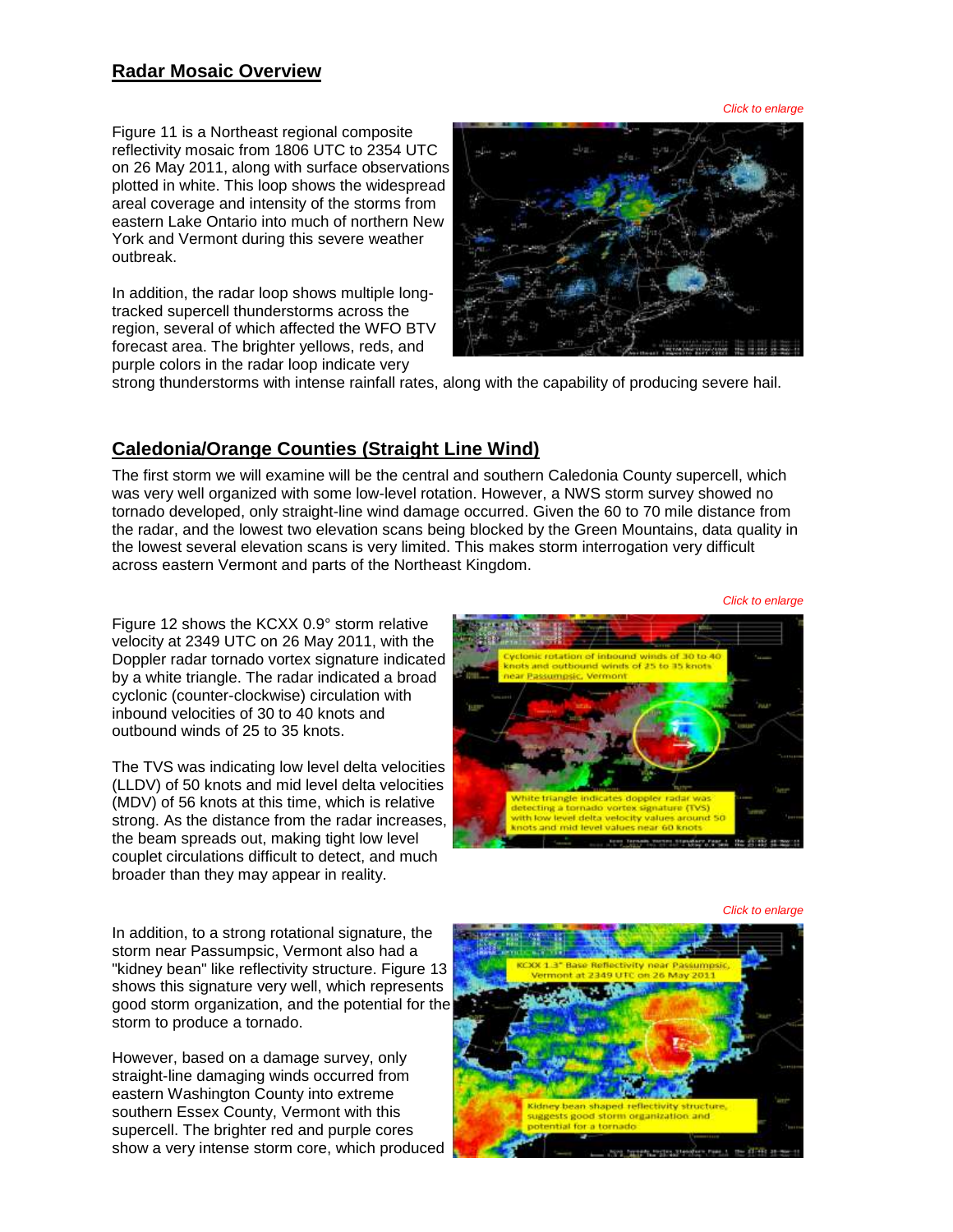very heavy rainfall and some golf ball size hail near Lunenburg, Vermont.

Figure 14 shows a vertical cross section of velocity from the KCXX at 2344 UTC on 26 May 2011. This shows the limited vertical rotation of the storm near Passumpsic, Vermont. However, the storm did have a storm top divergence signature of70 to 80 knots, along with a descending rear flank downdraft velocity of 40 to 50 knots.

A mid level cyclonic couplet was present around 700 hPa, but the vertical depth of rotation was limited. Due to the distance away from the radar, velocity data is very poor below 4500 feet above ground level.

Figure 15 shows a well defined kidney bean reflectivity structure near Orange, Vermont on 27 May 2011 at 0004 UTC. This reflectivity structure suggests the potential for a tornado, within the hook like structure. This storm developed along a surface boundary, which helped to enhance the low-level turning of the wind fields and provided a storm-scale environment favorable for supercells capable of producing a tornado.

However, no tornado was cited and the survey determined that the damage resulted from straight-line winds. Also, 1 inch hail was reported near Barre, Vermont. We see many times in the

past several years good radar signatures of a possible tornado, but find the broad circulation at 4000 to 6000 feet above the ground is unable to reach the surface and many times quickly weakens across the higher terrain of the Green Mountains.

#### **Washington County near South Duxbury, Vermont (Baseball Hail)**

The next supercell thunderstorm we will examine tracked from near Duxbury to Barre to northern Orange County, Vermont on the evening of May 26th and produced baseball size hail in South Duxbury and several areas of thunderstorm wind damage, along with rainfall amounts of 1 to 3 inches. We will show a reflectivity cross section to determine the vertical depth of the storm, along with a vertical integrated liquid product. which is a good indicator of the severity of the hail. Figure 16 shows a vertical reflectivity cross section taken near South Duxbury, Vermont on 26 May 2011 at 2243 UTC. This cross section shows a very deep and well-developed supercell









*Click to enlarge*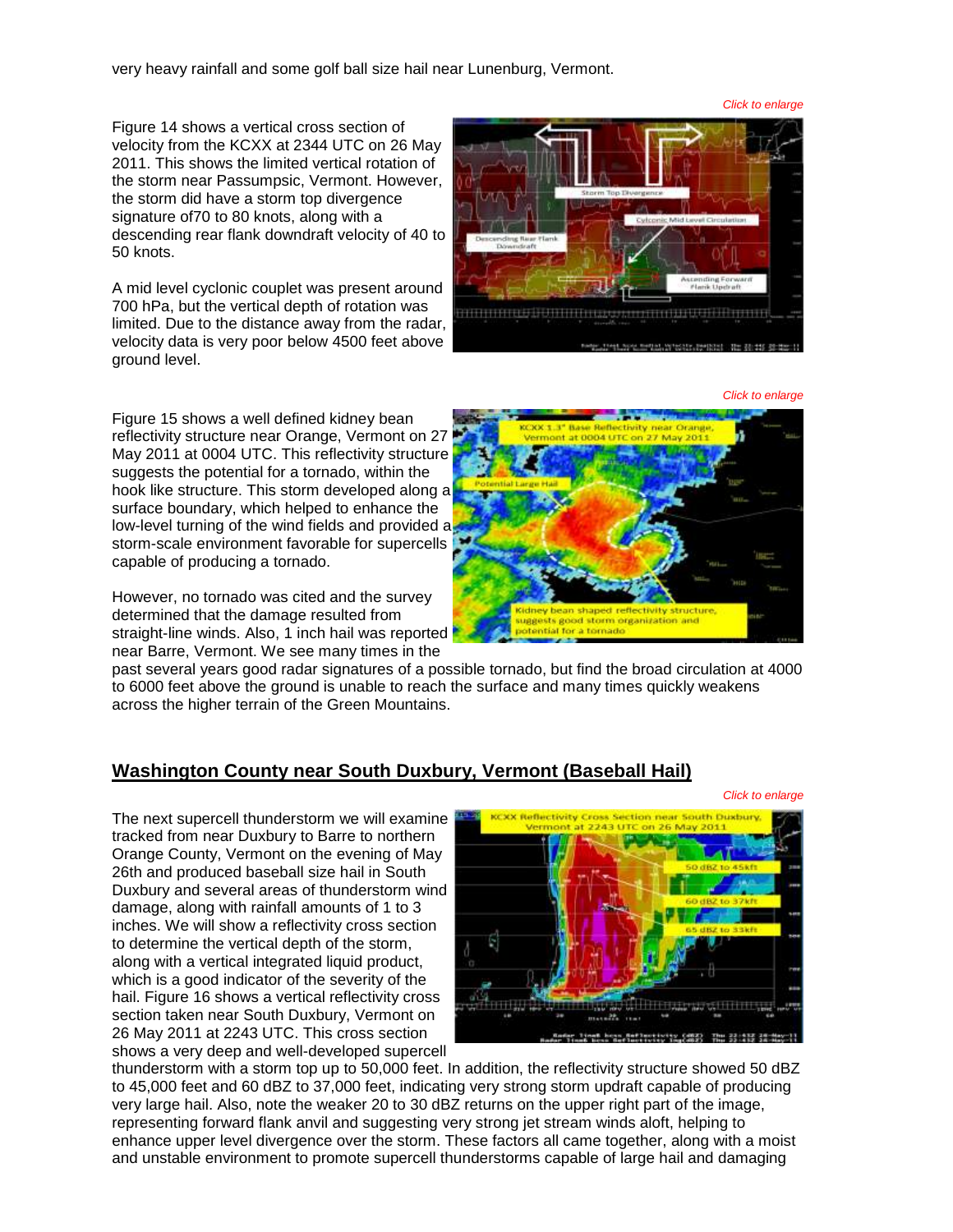winds on the afternoon and evening of May 26th.

*Click to enlarge*

Figure 17 shows the KCXX Vertical Integrated Liquid (VIL) at 2248 UTC on 26 May 2011. VIL is an estimate of the total mass of precipitation in the clouds. The measurement is obtained by observing the reflectivity of the air as obtained by radar. This measurement is usually used in determining the size of hail, the potential amount of rain under a thunderstorm, and the potential downdraft strength when combined with the height of the echo tops. When VIL values quickly fall, it may mean that a downburst is imminent, resulting in the weakening of the storm's updraft and the storms inability to hold the copious



amounts of moisture/hail within the storm's structure and a greater potential for the storm to produce damaging winds. Figure 17 shows VIL (pink/purple color) values between 65 and 70 kg/m<sup>2</sup> near South Duxbury, Vermont. This indicates a very well developed updraft, capable of producing large hail and damaging winds, especially when the storm collapses and weakens, which occurred between South Duxbury and Northfield, Vermont on 26 May 2011.

## **Lamoille County Storm near Johnson, Vermont (Damaging Winds)**

*Click to enlarge*

*Click to enlarge*

In addition, to the supercell thunderstorms which occurred across our region on 26 May 2011, further north across central and northern Vermont, a bow-like line segment developed and created damaging straight-line winds from near Johnson to North Hyde Park.

Figure 18 is the KCXX 1.3° base reflectivity near Johnson, Vermont at 2218 UTC on 26 May 2011, which clear shows a bow like reflectivity structure. The weaker 20 to 30 dBZ returns (light green) near North Hyde Park, Vermont suggests a descending rear flank downdraft jet is present and capable of producing damaging



thunderstorm wind gusts of 60 to 70 mph, based on the velocity values.

Figure 19 is the KCXX 1.3° velocity near Johnson, Vermont at 2218 UTC on 26 May 2011, which clearly shows the descending rear flank downdraft jet of 55 to 65 knots. The highest velocity values at this time were located near North Hyde Park, Vermont, just behind the bow like reflectivity structure.

Damaging winds did occur from this storm from Johnson, Vermont into North Hyde Park, and continued toward Island Pond as the storm raced northeast at 40 to 50 mph. Also, when storms move very fast, they have a higher potential to produce wind gusts greater than 60 mph, as a rule of thumb.

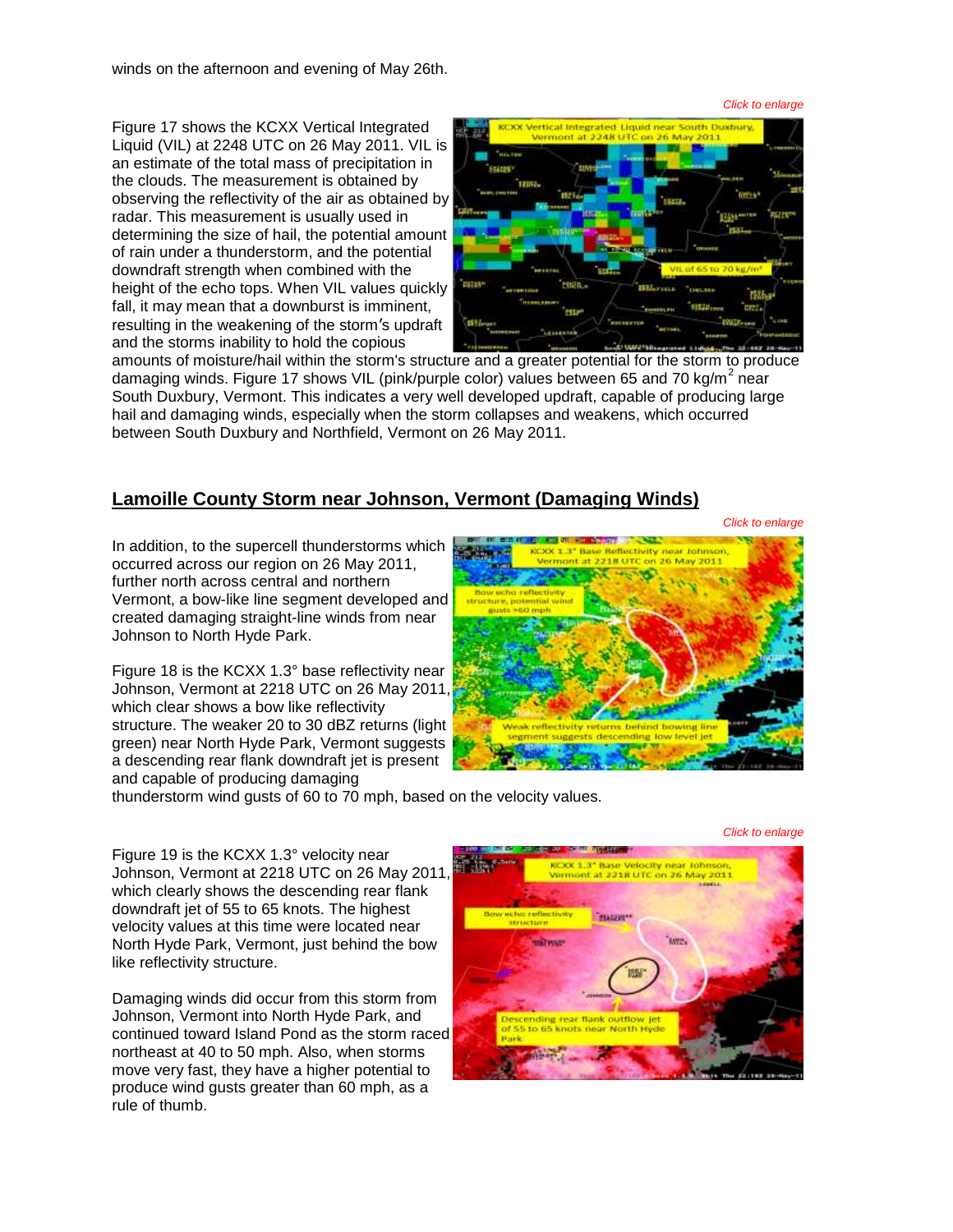Figure 20 is a special 4-dimensional look into a supercell thunderstorm near Newport, Vermont on 26 May 2011 at 2218 UTC, using GR2Anlyst. This software program used by NWS meteorologists, shows the 4-dimensional structures of storms, and helps in the warning decision process.

This storm near Newport was very well organized with a defined Bounded Weak Echo Region (BWER), suggesting very strong updraft and the potential for large hail, especially when the storm collapses. This storm did produce 1 inch diameter hail near Newport, along with some



gusty winds. Also, from Figure 20 below you can see a strong west to east tilt, suggesting very strong mid/upper level winds were impacting the storm and displacing the core of the downwind of the updraft. The storm top was near 50,000 feet, with both a forward and back anvil structure present, along with a >50 dBZ core to 35,000 feet.

# **Part IV: Hydrology**

As the threat for severe thunderstorms dissipated on the evening of May 26th, our attention quickly turned to the potential for life-threatening flash flooding across the eastern Adirondacks into most of central and northern Vermont. The combination of a stationary boundary across the region and numerous thunderstorms training over the same areas, produced widespread rainfall amounts of 2 to 4 inches with isolated amounts over 6 inches in a 6 to 8 hour window. This rainfall in a short period of time caused extensive widespread flash flooding from Barre, to Saint Johnsbury, Vermont and many communities in between. Numerous roads and culverts were washed out and many residents and businesses received significant flood damage during the event, especially in the city of Barre. In addition, several rivers including the Winooski, Passumpsic, and Mad had very sharp rises and quickly went rose above flood stage.

Figure 21 shows the 24 hour Northeast Mosaic storm total precipitation from 12 UTC on 26th to 12 UTC on 27 May 2011. The yellow area is storm total radar rainfall estimates of 2.5 to 5 inches, while the red suggests rainfall amounts between 5 and 7 inches.

From the image you can see the highest radar estimate rainfall occurred from Essex County, New York into Addison, Washington, Caledonia, Orange, and Essex Counties in Vermont during the event.

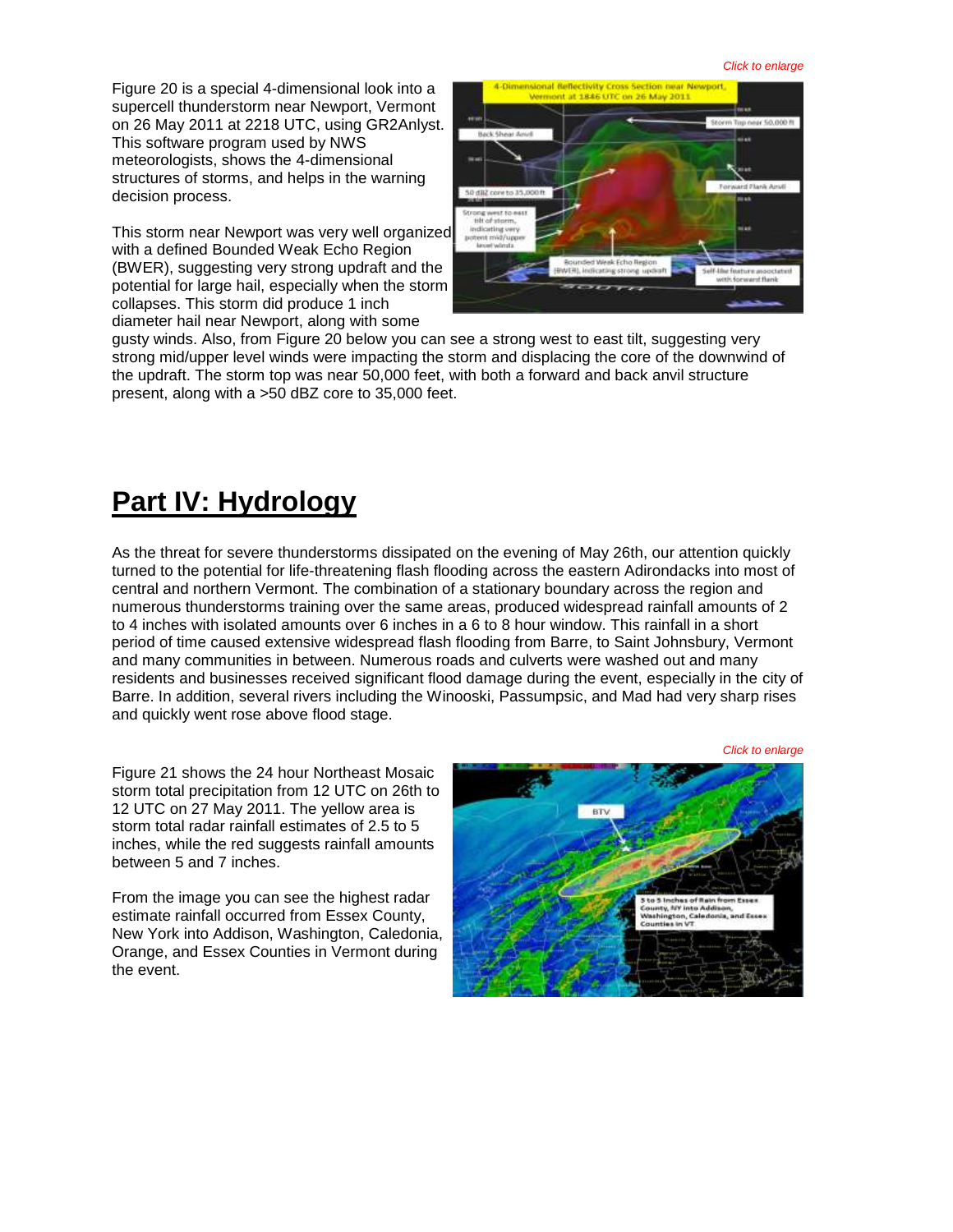*Click to enlarge*

Figure 22 shows the 24 hour precipitation (inches) observed from 12 UTC on 26th to 12 UTC on the 27th of May across our forecast area. The highest official observation came from the Plainfield, Vermont Coop at 5.22 inches in 24 hours located in eastern Washington County, Vermont.

From the map you can see many locations receiving 2 to 4 inches (purple/pink) in the 24 hour period across most of central Vermont and parts of the Champlain Valley from the training thunderstorms. [Click here](http://www.weather.gov/media/btv/events/26May2011/24_HOUR_RAINFALL.pdf) for a complete listing of 24 hour rainfall reports across the region. A



couple of the higher 24 hour rainfall amounts included 4.75 inches at the Saint Johnsbury Museum in Caledonia County, 4.15 inches 1 mile north of Northfield, and 4.06 inches in Danville, Vermont on 27 May 2011. This heavy rainfall in a short period of time associated with powerful thunderstorms caused major flash flooding across central Vermont.

The heavy rainfall quick produced flash flooding and flowed into many of the streams and rivers across the region. Figure 23 shows the hydro graph on the Passumpsic River, at Passumpsic, Vermont. This clearly shows a significant rate of rise between 00 UTC and 12 UTC on 27 May 2011 at the gage of over 10 feet.

The gage started with a reading of 3.3 feet, but quick rose to a maximum reading of 18.95 feet at 10 UTC on 27 May 2011, which is just below major flood stage of 19 feet. At one point overnight, there was a rise of 11 feet in 3.5 hours. This sharp rise caused significant flooding



in the Passumpsic River Valley during the event. Also, the hydro graph showed very sharp rises on the Mad River at Moretown, Vermont. In addition, the Winooski at Essex Junction reached flood stage during the event, which caused some flooding in the Winooski River Valley from Montpelier to Colchester, Vermont.

## **Part V: Conclusion/Pictures**

The high instability values along with moderate deep layer shear produced an environment favorable for thunderstorm development during the afternoon and evening hours on 26 May 2011 across the WFO BTV forecast area. In addition, the amount of available moisture in the atmosphere and placement of the low-level and upper level jet features along with the presence of a stationary boundary, helped to produce vertically tall thunderstorms capable of very heavy rainfall. Several rounds of thunderstorms first developed across the Saint Lawrence Valley and northern Adirondack Mountains, and then tracked east into the Champlain Valley, then into central and northern Vermont. These long-tracked supercells produced large diameter hail at several locations across the North Country, along with numerous reports of trees and power-lines down, from winds up to 70 mph. The highest concentration of damage occurred from Johnson to Island Pond, Vermont, with another maximum area of damage in the South Duxbury to Plainfield to Lunenburg, Vermont areas. Meanwhile, the greatest flash flooding occurred from Barre to Saint Johnsbury, Vermont. The following pictures were taken by Scott Whittier from WFO BTV during a storm damage survey in the areas of maximum damage.